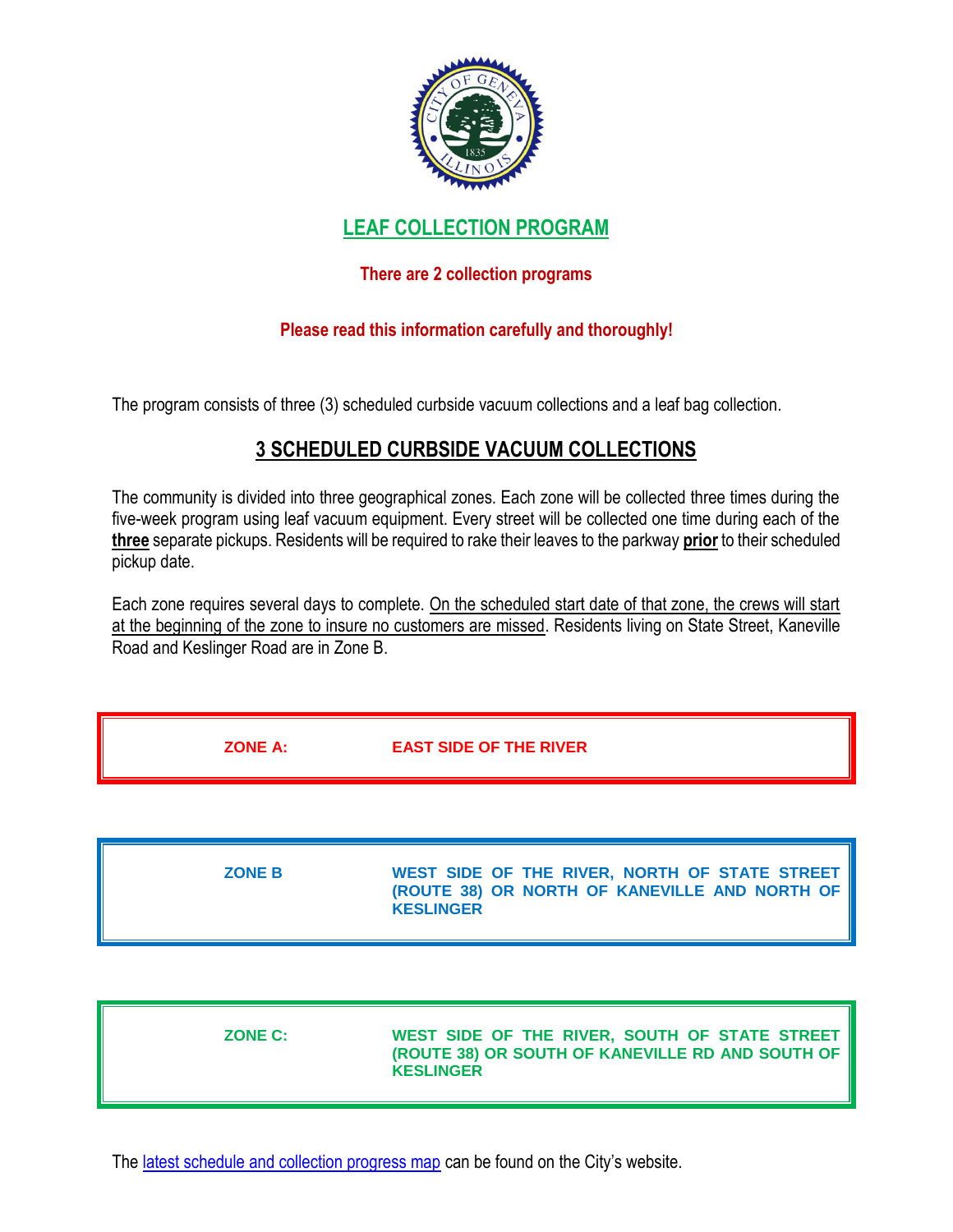## **Program Requirements**

Residents must place their leaves on the parkway no later than 7 a.m. of the Monday of your scheduled pickup period. If leaves are placed on the parkway after the collection crews have gone by, they will not return until the next scheduled pickup date.

Each year, the order in which the zones are collected is alternated to provide equal service to all residents.

- PLACE LEAVES on the parkway parallel to the street and approximately 12 inches behind the curb or edge of pavement.
- $\Box$  Leaves cannot be placed in the street or in the curb/gutter. This will obstruct the flow of storm water runoff during rain events AND causes street flooding.
- Do not include any debris such as garden materials, brush, grass clippings, cans, paper, bottles, construction materials, etc.
- □ DO NOT place leaves on the parkway earlier than the weekend of your scheduled pickup week. Leaves must be place on the parkway by 7 a.m. on the Monday of your scheduled pickup period.
- **Do not to place leaves behind obstacles such as: parked vehicles, trees, mailboxes, fire hydrants, streetlights, etc.**
- **PLEASE NOTE: Cul-de-sacs are cleaned with smaller equipment due to turning requirements.**
- □ Please move temporary/portable basketball hoops off the parkway and away from the curb or edge of pavement.
- **Do not place leaf piles in the alleys. Place the leaf piles in front of your home. The collection equipment cannot navigate in the alleys due to the size of the equipment.**